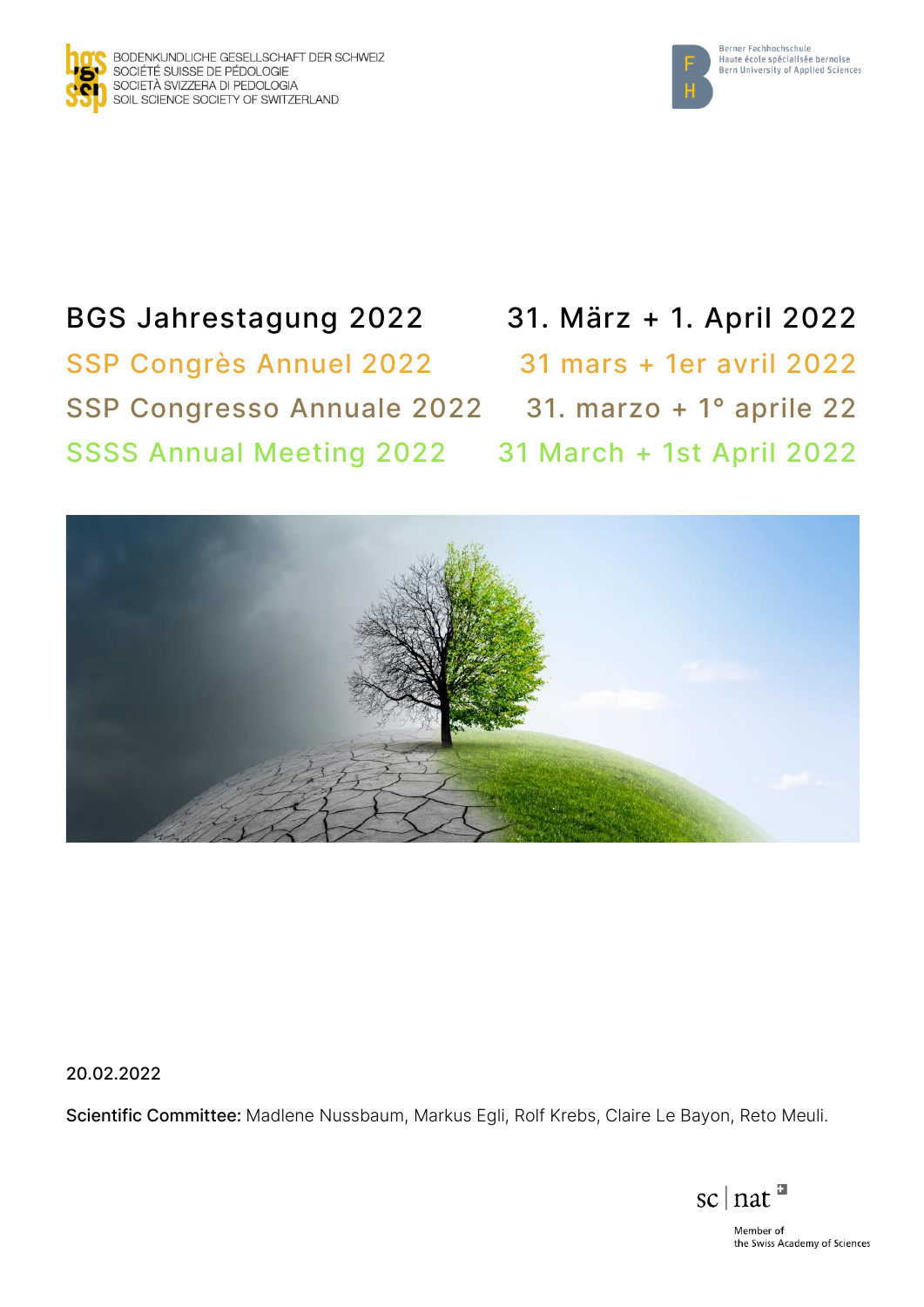## PROGRAMM | PROGRAMME | PROGRAMMA | PROGRAM

|       | Donnerstag, 31. März                                                               | Jeudi 31 mars                                                                                | Giovedi 31 marzo                                                           | 31th March                                                                   |
|-------|------------------------------------------------------------------------------------|----------------------------------------------------------------------------------------------|----------------------------------------------------------------------------|------------------------------------------------------------------------------|
| 09:00 | Ankunft und Registrierung                                                          | Arrivée et inscription                                                                       | Arrivo e registrazione                                                     | Arrival and registration                                                     |
| 09:30 | Begrüssung                                                                         | Mot de bienvenue                                                                             | Saluto di benvenuto                                                        | Welcome address                                                              |
| 09:50 | Session A.1: Interaktionen<br>zwischen Klima und Böden -<br>wohin führt die Reise? | <b>Session A.1: Interactions</b><br>entre le climat et les sols -<br>où cela nous mène-t-il? | Sessione A.1: Interazioni<br>tra clima e suoli - dove<br>porta il viaggio? | Session A.1: Climate-<br>soil interaction - where<br>is the journey heading? |

Convenor: Matthias Volk

Keynote:

Understanding soil landscapes and their relevance for biogeochemical cycles in the 21st century and beyond Sebastian Dötterl (Soil Resources, ETH Zürich)

#### Bodengestützte Baumartenwahl im Klimawandel

Franz Borer (Borer Bodenexpertisen), Marianne Knecht (Ambio, Angewandte Umweltwissenschaften GmbH)

#### Potentiel de stockage du carbone dans les sols agricoles et rôle des prairies temporaires

Thomas Guillaume, Luca Bragazza, Saïd Elfouki, Sokrat Sinaj (Agroscope), Clément Levasseur (CPC-SKEK)

| 11:00 | Kaffeepause                                                         | Pause-café                                                                           | Pausa caffè                                                     | Coffee break                                                            |
|-------|---------------------------------------------------------------------|--------------------------------------------------------------------------------------|-----------------------------------------------------------------|-------------------------------------------------------------------------|
| 11:20 | Session A.2: Interaktionen<br>zwischen Klima und Böden<br>(2. Teil) | <b>Session A.2: Interac-</b><br>tions entre le climat et<br>les sols $(2eme$ partie) | <b>Sessione A.2: Interazioni</b><br>tra clima e suoli (parte 2) | <b>Session A.2: Climate-</b><br>soil interaction (2 <sup>nd</sup> part) |

Convenor: Markus Egli

#### Soil organic carbon loss or gain in Swiss arable land: which cultivation practices are decisive?

Xavier Dupla (HEPIA, UNIL), Karine Gondret (FHNW), Téo Lemaître (UNIL), Raphaël Charles (fibl), Eric Verrecchia (HEPIA, UNIL), Pascal Boivin (HEPIA)

#### Climate relevance of agricultural peatlands: Does a mineral soil layer reduce the greenhouse gas emissions from a drained organic fen soil?

Sonja Paul, Yuqiao Wang, Christof Ammann (Agroscope), Christine Alewell (Universität Basel), Jens Leifeld (Agroscope)

#### Realistic soil carbon sequestration potentials for Switzerland considering climate change and food security Sonja G. Keel, Jens Leifeld, Albert von Ow, Chloé Wüst-Galley (Agroscope)

| 12:20 | Mittagessen                                                           | Repas                                                                          | Pranzo                                                          | Lunch                                                            |
|-------|-----------------------------------------------------------------------|--------------------------------------------------------------------------------|-----------------------------------------------------------------|------------------------------------------------------------------|
| 13:20 | <b>Session B: Poster</b>                                              | <b>Session B: posters</b>                                                      | <b>Sessione B: poster</b>                                       | <b>Session B: poster</b>                                         |
| 14:10 | Session A.3: Interaktionen<br>zwischen Klima und Böden<br>$(3.$ Teil) | Session A.3 : Interac-<br>tions entre le climat et<br>les sols $(3eme$ partie) | <b>Sessione A.3: Interazioni</b><br>tra clima e suoli (parte 3) | Session A.3: Climate-<br>soil interaction (3 <sup>nd</sup> part) |

Soil physics out of balance – the dominant role of physical nonequilibrium in soil water flow in the field Peter Lehmann, Andrea Carminati and Hannes Flühler (ETH Zürich)

#### How will organic carbon dynamics in subsoils respond to global warming? Insights from a whole soil profile warming experiment

Cyrill U. Zosso (GIUZ), Nicholas O. E. Ofiti (GIUZ), Jennifer L. Soong (Lawrence Berkeley National Laboratory), Emily F. Solly (ETH Zurich), Margaret S. Torn (Lawrence Berkeley National Laboratory), Guido L.B. Wiesenberg (GIUZ), Michael W.I. Schmidt (GIUZ)

| 14:50 | <b>Session C: Näherungs-</b> | Session C : Méthodes    | ⊧ Sessione C: Metodi di mi- | Session C: Proxy meas-  |
|-------|------------------------------|-------------------------|-----------------------------|-------------------------|
|       | messverfahren in der Bo-     | proximales de mesure en | surazione approssimativa    | urement methods in soil |
|       | denkunde                     | sciences du sol         | nella scienza del suolo     | science                 |

#### Effects of shallow incorporation of cover crop mixtures on short-term nitrogen and organic carbon dynamics in agricultural soils – An on-farm field trial

Simon Oberholzer (GIUB), Markus Steffens (GIUB, fibl), Nadine Harder (GIUB), Klaus Jarosch (GIUB), Chinwe Ifejika Speranza (GIUB)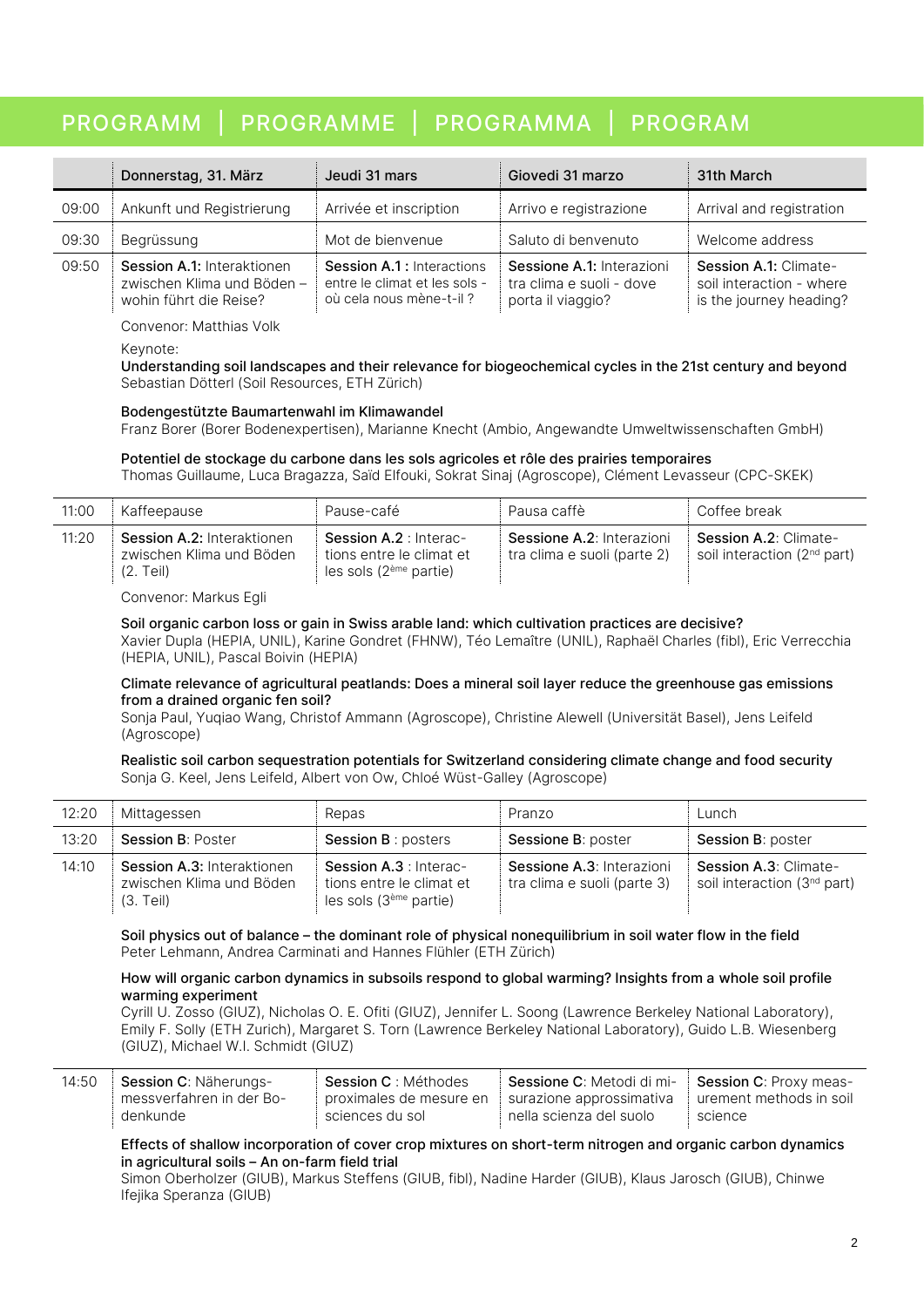#### Session C (cont.)

#### Scaling-up soil quality assessments: efficient infrared-spectroscopic workflows across space and time Philipp Baumann (KOBO)

| 15:30 | Kaffeepause                          | Pause-café                      | Pausa caffè                       | Coffee break                |
|-------|--------------------------------------|---------------------------------|-----------------------------------|-----------------------------|
| 16:00 | Generalversammlung der<br><b>BGS</b> | Assemblée générale de<br>la SSP | Assemblea generale della<br>SSP   | General assembly of<br>SSSS |
| 18:30 | Ende<br>Generalversammlung           | Fin de l'assemblée<br>qénérale  | Fine dell'assemblea gene-<br>rale | End of general assembly     |
| 19:30 | Abendessen                           | Repas du soir                   | Cena                              | Dinner                      |

|       | Freitag, 1. April                                                  | Vendredi 1 avril                                                                      | Venerdì 1 aprile                                                                   | Friday 1st April                                                |
|-------|--------------------------------------------------------------------|---------------------------------------------------------------------------------------|------------------------------------------------------------------------------------|-----------------------------------------------------------------|
| 08:30 | Ankunft und Registrierung                                          | Arrivée et inscription                                                                | Arrivo e registrazione                                                             | Arrival and registration                                        |
| 09:00 | Begrüssung                                                         | Mot de bienvenue                                                                      | Saluto di benvenuto                                                                | Welcome address                                                 |
| 09:10 | Session D.1: Bodenkartie-<br>rung - eine Kompetenz mit<br>Zukunft! | Session D.1 : La cartogra-<br>phie des sols - une compé-<br>tence qui a de l'avenir ! | Sessione D.1: Mappatura<br>del suolo - una competen-<br>za dal futuro promettente! | Session D.1: Soil map-<br>ping - a competence<br>with a future! |

Convenor: Rolf Krebs

Erste Schritte für Ausbildungskonzept zur Förderung von Fachpersonal für die Bodenkartierung: « état des formations actuelles et avis des spécialistes » Roman Berger (ZHAW), Emilie Carrera (KOBO), Armin Keller (KOBO)

#### Inputreferate zur Sicht der Kantone und der kartierenden Ingenieurbüros

| 10:30 | Kaffeepause                                                      | Pause-café                                                          | Pausa caffè                                                       | Coffee break                                      |
|-------|------------------------------------------------------------------|---------------------------------------------------------------------|-------------------------------------------------------------------|---------------------------------------------------|
| 11:00 | Session D.2: Bodenkartie-<br>rung – Podiumsdiskussion<br>(11:00) | <b>Session D.2</b> : La carto-<br>graphie des sols - Table<br>ronde | <b>Sessione D.2: Mappatura</b><br>del suolo - Tavola roton-<br>da | Session D.2: Soil map-<br>ping – panel discussion |

Moderation: Markus Steger

#### Teilnehmende Podium: Gudrun Schwilch, Armin Keller, Simon Tanner und weitere

| 11:50 | Mittagessen                                                | Repas                                                                                                | Pranzo                                                                                       | Lunch                                                                |
|-------|------------------------------------------------------------|------------------------------------------------------------------------------------------------------|----------------------------------------------------------------------------------------------|----------------------------------------------------------------------|
| 12:50 | <b>Session E: Bodenkundliche</b><br>Baubegleitung im Fokus | <b>Session E</b> : Focus sur les<br>spécialistes de la protec-<br>tion des sols sur les<br>chantiers | Sessione E: focus<br>sull'accompagnamento dei<br>lavori nei cantieri da parte<br>di pedologi | <b>Session E:</b> Focus on soil<br>conservation on building<br>sites |

Keynote : La gestion des matériaux terreux sur les chantiers de construction : à l'interface entre OSol et OLED Véronique Maître (pEaudSol), Irène Birolini (Prona Romandie SA)

#### Bodenschutz ist mehr als BBB

Jens Bohne (CSD Ingenieure AG)

Fonctions du sol & approche systémique Marc-André Dubath (Basler & Hoffmann SA)

#### Übersicht über europäische Richtlinien und Best-Practice-Beispiele zum Bodenschutz im Strassenbau Tim Geiges, Silvia Tobias (WSL)

#### Umfahrung Mellingen - Klärung externe Wiederverwertung abschliessend vor Baustart

Martina Collenberg (Sieber Cassina + Partner AG), Dominik Müller (Abteilung für Umwelt, Kt. Aargau)

| 14:40 | Session F: Ankündigungen | <b>Session F: Annonces</b> | Sessione F: Annunci | <b>Session F: Announcement</b> |
|-------|--------------------------|----------------------------|---------------------|--------------------------------|
| 15:10 | Posterprämierung         | Prix du meilleur poster    | Premiazione poster  | Poster awards                  |
| 15:25 | Ende                     | Fin                        | Fine                | End                            |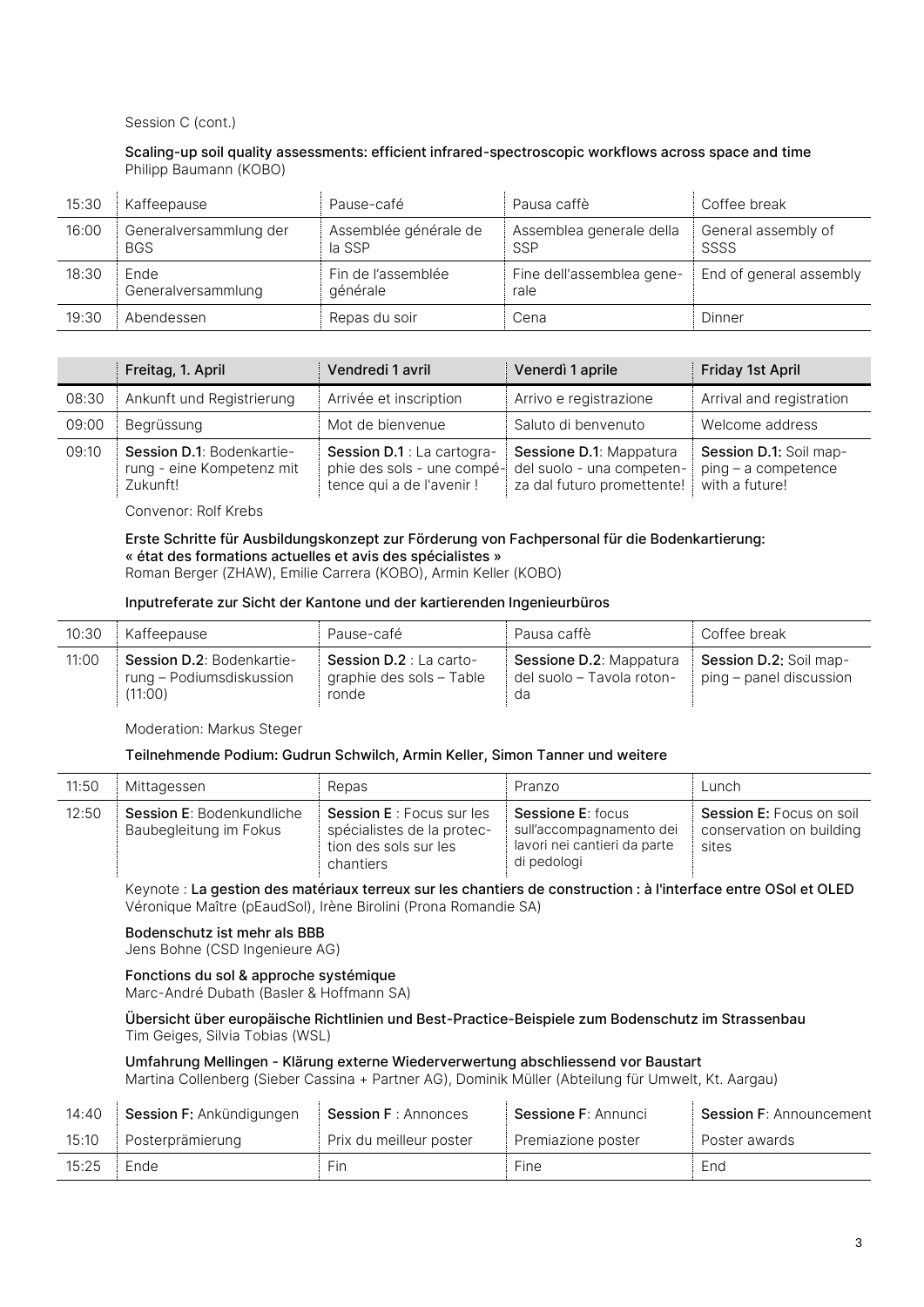### Session B: Poster

(alphabetisch nach Erstautor\*in / par ordre alphabétique du premier auteur)

### Quelles stratégies Sol pour le climat ?

Pascal Boivin (HEPIA)

#### Topsoil organic carbon content in Swiss cropland from 1993 to present: highlighting the potential and needs for carbon sequestration

Xavier Dupla (HEPIA, UNIL), Karine Gondret (HEPIA), Ophélie Sauzet (HEPIA), EricVerrecchia (HEPIA, UNIL), Pascal Boivin (HEPIA)

#### Evaluation de la qualité structurale d'horizons b remanié. la methode subvess est-elle un outil adéquat Sara Guil, Stéphanie Grand, Fabienne Favre (HES-SO)

#### Innovative Bodenbewirtschaftungspraktiken in Europa

Olivier Heller (Agroscope), Claudia Di Bene, Pasquale Nino, Peter Weisskopf, Bruno Huyghebaert, Frédéric Vanwindenkens

#### EJP Soil: Landwirtschaftliche Böden Klimafit machen

Klaus A. Jarosch (GIUB, Agroscope), Thomas Bucheli, Nompumelelo Dammie, Gina Garland, Miriam Gross-Schmölders, Nikolas Hagemann, Marcel van der Heijden, Olivier Heller, Juliane Hirte, Sonja Kay, Sonja G. Keel, Thomas Keller, Kristy Klein, John Koestel, Jens Leifeld, Frank Liebisch, Jochen Mayer, Reto Meuli, Noemi Peter, Kirsten Rehbein, Leonor Rodrigues, Ferran Romero, Michael Simmler, Florian Walder, Shengchang Zhang, Lutz Merbold.

#### Drying and re-wetting effects on the greenhouse gas balance, nutrient leaching and enzymatic activity of oasis soils in North African drylands

Nissaf Karbout (WSL, Institute of Arid Region, Tunisia), Mathias Meyer (WSL), Pascal A. Niklaus (UZH), Jörg Luster (WSL)

#### «Inverted Classroom» als neue Lehrmethode in der bodenkundlichen Hochschullehre

Liv Klemm, Jeannine Wintzer, Klaus A. Jarosch (GIUB)

#### Increasing temperature and flooding enhance arsenic mobility in Swiss soils

Adrien Mestrot (GIUB), Viktoria Mueller (Institute of Chemistry, University of Graz), Teresa Chavez-Capilla (GIUZ), Joerg Feldmann (Institute of Chemistry, University of Graz)

#### Contrasting Evolution of Siliceous and Calcareous Soils in the Swiss Alps.

Alessandra Musso (GIUZ), Dmitry Tikhomirov (GIUZ), Michael Plötze, Konrad Greinwald (Albert-Ludwig Universität Freiburg), Markus Egli (GIUZ)

#### Antimony mobility in flooded shooting ranger soils under current and future climatic conditions

Ursina Morgenthaler (GIUB), Stephanie Pfister (GIUB), Karen Viacava (GIUB), Moritz Bigalke (GIUB), Isabelle Worms (UNIGE), Adrien Mestrot (GIUB)

#### Swiss mountain soil ecology project

Sarah Semeraro, Sergio Rasmann, Claire Le Bayon (UNINE)

#### Pedotransfer functions for Swiss forest soils to quantify root water uptake

Julian Schoch (ETH Zurich), Peter Lehmann (ETH Zurich), Lorenz Walthert (WSL), Andrea Carminati (ETH Zurich)

#### Bedarf und Anforderungen der Kartierausbildung

Simon Tanner, Madlene Nussbaum, Liv Kellermann Stéphane Burgos (Forschungsgruppe Boden, HAFL)

#### How to make the Sustainable Plant Protection Transition happen? – The Action plan

Natacha Van Groeningen, Abdallah Alaoui (CDE)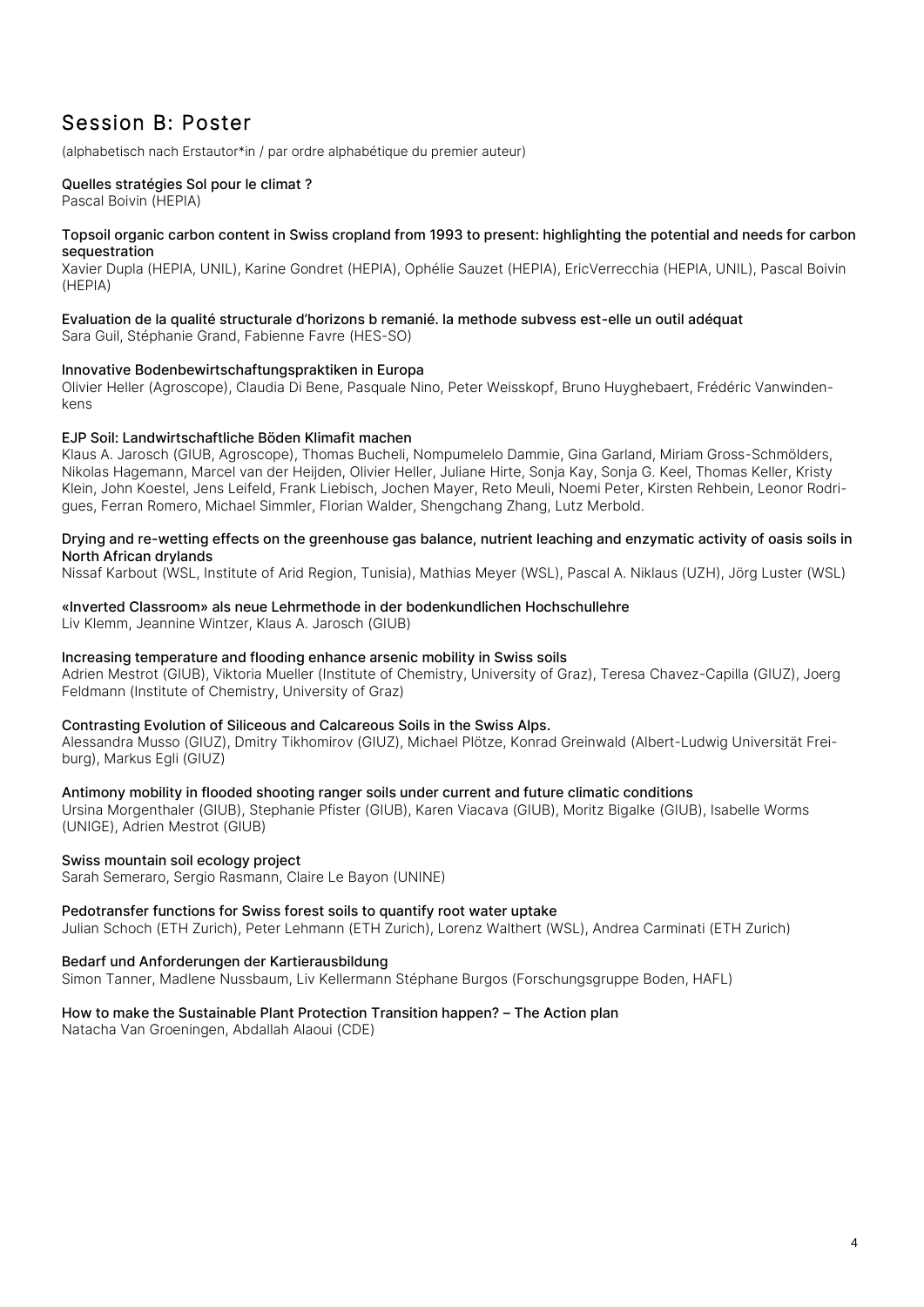### BGS JAHRESTAGUNG 2022

#### Für deutsch- und französischsprachige Vorträge wird voraussichtlich eine Simultanübersetzung in die andere Sprache angeboten.

#### Session A: Interaktionen zwischen Klima und Böden – wohin führt die Reise?

Das Klima beeinflusst nicht nur den Boden, sondern der Boden hat auch einen Einfluss auf das Klima. Mit Blick auf die UN-Klimakonferenz in Glasgow (COP26) und die Dringlichkeit des Klimaschutzes stellt sich die Frage, welches Potential Böden bei der Kohlenstoffspeicherung in Zukunft haben und wie wir dies umsetzen. Die Kohlenstoffspeicherung mittels klimafreundlicher Anbausysteme, regenerative Landwirtschaft, Konservierung degradierter organischer Böden oder bei der Waldbewirtschaftung stehen dabei im Fokus. Neben dem Beitrag zur Erreichung der Klimaziele spielen Böden eine zentrale Rolle zur Abschwächung der Folgen des Klimawandels. Wasserspeicherung im Hinblick auf längere Trockenperioden, Wasserrückhaltevermögen bei Starkniederschlägen oder die Temperaturregulierung in städtischen Wärmeinseln sind nur einige Beispiele.

#### Session B – Postersession: «Spotlight» bodenkundliche Forschung in der Schweiz

An zahlreichen Universitäten und Forschungsinstituten werden aktuell spannende und sehr vielfältige Themen zu Boden bearbeitet. Die Postersession soll dem breiten Spektrum an Forschungsthemen eine Plattform geben. Wir möchten insbesondere Doktorandinnen und Doktoranden einladen, ihre Arbeiten vorzustellen. Poster zu den Themen der anderen Sessions sind ebenfalls willkommen. Das beste Poster wird mit dem Publikumspreis ausgezeichnet.

#### Session C: «Piep – Wert ablesen»? Näherungsmessverfahren in der Bodenkunde

Näherungsmessverfahren erlauben anhand eines Proxy-Signals Eigenschaften einer Bodenprobe abzuschätzen. Beispiele von erfolgsversprechenden Methoden ist die Spektroskopie im sichtbaren Bereich und im nahen sowie mittleren Infrarot (VisNIR, MIR), die Gammastrahlenspektroskopie oder die Röntgenfluoreszenz (XRF). Beiträge zu aktuellen Untersuchungen von neuen Näherungsmessverfahren, methodischen Herausforderungen oder zu Fortschritten oder zu Beispielen aus dem Ausland sind willkommen.

#### Session D: Bodenkartierung - eine Kompetenz mit Zukunft!

Bodenkundliche Fachkräfte werden in der Privatwirtschaft stets stärker nachgefragt. Gleichzeitig wird angewandtes Bodenwissen an Universitäten immer weniger gelehrt und feldbodenkundliche Kenntnisse kaum mehr vermittelt. Zudem gilt es nach Abschluss der Ausbildung genügend Erfahrung zu gewinnen. Im Hinblick auf die Umsetzung des überarbeiteten Sachplans FFF und die Bodenkartierung grosser Flächen werden in Zukunft eine grössere Anzahl Fachpersonen ausgebildet werden müssen. Wie kann mit dieser Herausforderung umgegangen werden?

#### Session E: Bodenkundliche Baubegleitung im Fokus

In dieser Session sind alle BBB-Themen aus dem Praxisalltag wie auch seitens der Behörde und Vollzugspraxis willkommen. Insbesondere spannend sind Fachvorträge und Praxisbeispiele zu aktuellen Herausforderungen wie Fruchtfolgeflächen-Kompensation oder zur Umsetzung der Verwertungspflicht nach Art. 18 Abfallverordnung (VVEA). Spezifische Erfahrungen mit dem besonders nassen Sommer 2021 bei der Bewirtschaftung von rekultivierten Böden in der Nachsorge/Folgebewirtschaftung könnten die aktuellen Herausforderungen abrunden.

#### Session F: Ankündigungen und Kurzinformationen von Bund und Kantonen

Boden im Vollzug ist ein dynamisches Thema. Im Rahmen dieser Session sollen Bund und Kantone sollen die Möglichkeit erhalten, auf aktuelle Entwicklungen hinzuweisen, Publikationen vorzustellen oder den Stand aktueller Projekte vorzustellen. Zu dieser Session muss kein Abstract eingereicht werden, es genügt ein Kurzbeschrieb des Inhalts. Dieser Text wird nicht im Tagungsband abgedruckt.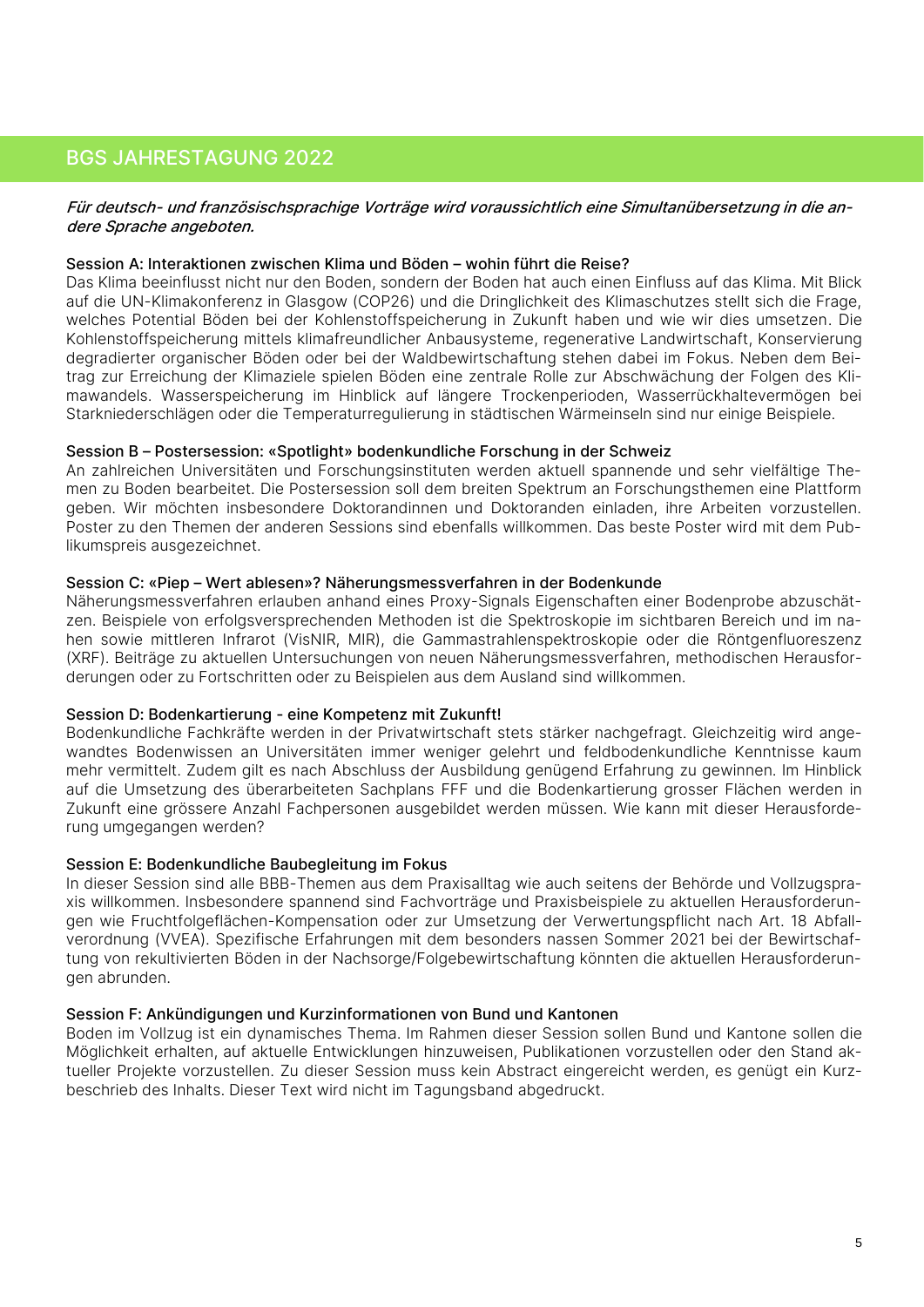### SSP CONGRÈS ANNUEL 2022

#### Une traduction simultanée dans l'autre langue est prévue pour les présentations en allemand et en français.

#### Session A : Interactions entre le climat et les sols - où cela nous mène-t-il ?

Le climat n'influence pas seulement le sol, ce dernier a également un impact sur le climat. Suite à la conférence des Nations Unies à Glasgow (COP26), et au vu de l'urgence de la protection du climat, la question soulevée est celle du potentiel de stockage du carbone dans les sols et sa mise en œuvre. Dans ce contexte, les systèmes agricoles respectueux du climat, l'agriculture régénérative, la conservation des sols organiques dégradés ou la gestion des forêts sont au centre des préoccupations. Les sols jouent un rôle central non seulement dans l'atténuation des conséquences du changement climatique mais également dans la réalisation des objectifs prévus. Ainsi, les sols sont des réservoirs d'eau pour parer les potentielles longues périodes de sécheresse. Ils assurent également une régulation des fortes précipitations et permettent de moduler les variations de température des îlots de chaleur urbains. Et ce ne sont que quelques exemples.

#### Session B - Session de posters : "Spotlight" sur la recherche en sciences du sol en Suisse

De nombreuses universités et instituts de recherche travaillent actuellement sur des sujets passionnants et très variés liés au sol. La session de posters a pour but de mettre en lumière le large spectre des sujets de recherche. Nous invitons tout particulièrement les doctorants à présenter leurs travaux. Les posters sur les sujets des autres sessions sont également les bienvenus. Le meilleur poster sera récompensé par le prix du public.

#### Session C : "Bip – et lire la valeur" ? Méthodes proximales de mesure en sciences du sol

Les méthodes proximales de mesure permettent d'estimer les propriétés d'un échantillon de sol au moyen d'un signal de substitution. Des exemples de méthodes prometteuses sont : la spectroscopie dans le domaine visible et dans le proche et moyen infrarouge (VisNIR, MIR), la spectroscopie gamma ou la fluorescence X (XRF). Les contributions sur les recherches actuelles de nouvelles techniques de mesure d'approximation, les défis ou progrès méthodologiques ainsi que les exemples de l'étranger sont les bienvenus.

#### Session D : La cartographie des sols - une compétence qui a de l'avenir !

Les pédologues sont de plus en plus demandés dans le secteur privé. Dans le même temps, les connaissances sur les sols sont de moins en moins enseignées dans les hautes écoles, que ce soit du point de vue théorique ou pratique sur le terrain. De plus, il est essentiel suite à une telle formation d'acquérir une expérience suffisante pour être opérationnel rapidement. Compte tenu de la révision du plan sectoriel des surfaces d'assolement, et du besoin de cartographie des sols sur de vastes zones, le besoin d'experts dans le domaine va croître à l'avenir. Comment relever ce défi ?

#### Session E : Focus sur les spécialistes de la protection des sols sur les chantiers

Au cours de cette session, tous les sujets relatifs aux SPSC issus de la pratique quotidienne, ainsi que celle des autorités, mais également de la mise en application sont les bienvenus. Les présentations d'experts et les exemples pratiques sur les défis actuels, tels que la compensation des surfaces d'assolement ou la mise en œuvre de l'obligation d'utiliser les sols selon l'art. 18 de l'ordonnance sur les déchets (OLED), sont particulièrement intéressants. Des expériences menées au cours de l'été 2021, particulièrement humide, pourraient permettre d'apporter des informations pertinentes sur la gestion des sols remis en culture, notamment dans le cadre de la gestion de suivis.

#### Session F : Annonces et informations brèves de la Confédération et des cantons

L'application pratique de la législation sur les sols est un sujet en perpétuelle évolution. Lors de cette session, la Confédération et les cantons ont l'opportunité de présenter les développements en cours, les publications et l'état d'avancement des projets. Il n'est pas nécessaire de soumettre un résumé pour cette session, une brève description du contenu suffit. À noter que le texte ne sera pas imprimé dans les actes de la conférence.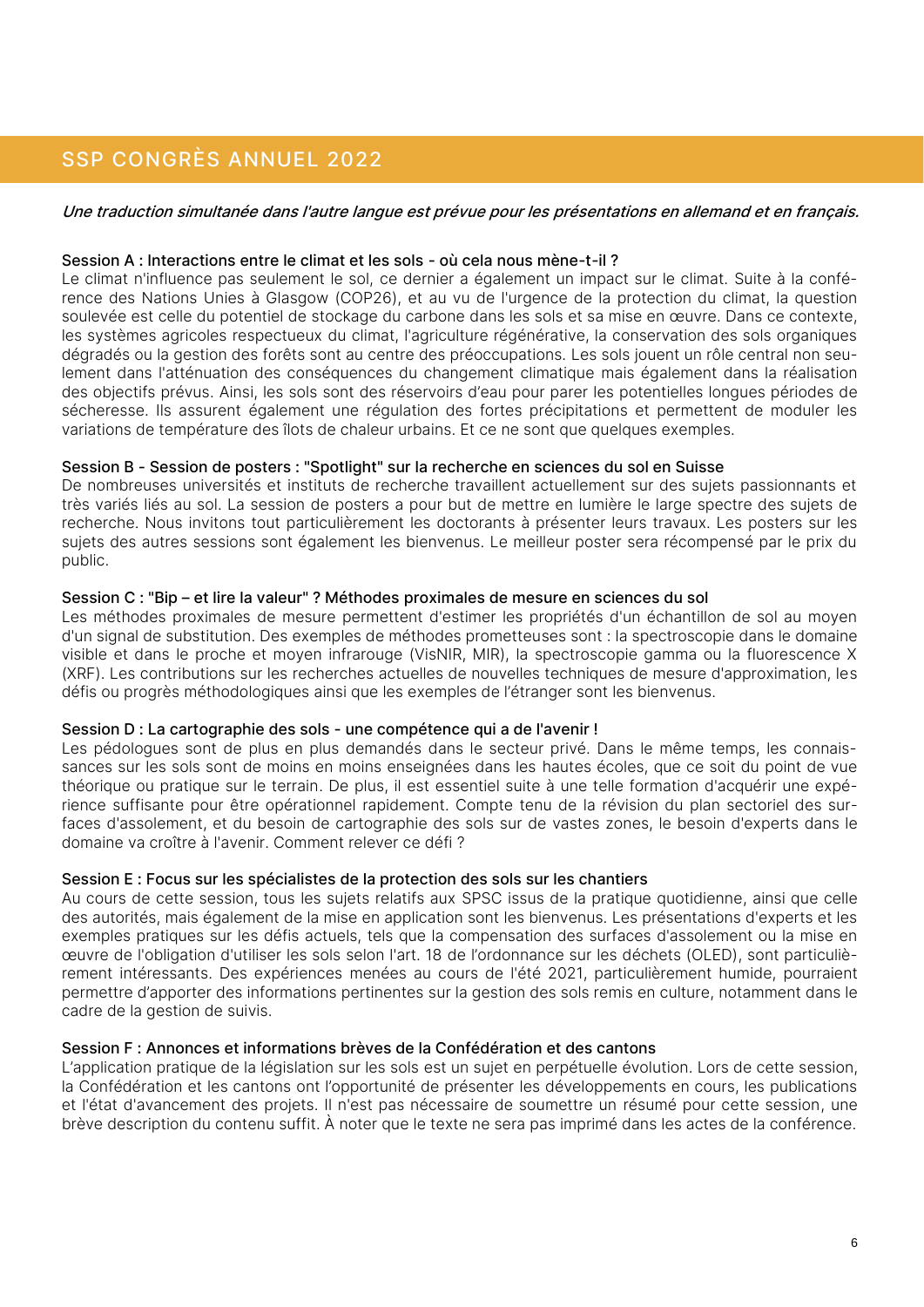### SSP CONGRESSO ANNUALE 2022

#### Per le presentazioni in lingua tedesca e francese è prevista una traduzione simultanea verso l'altra lingua.

#### Sessione A: Interazioni tra clima e suoli - dove porta il viaggio?

Non soltanto il clima che influenza il suolo. Ma è lo stesso suolo che incide anche sul clima. Alla luce della conferenza delle Nazioni Unite sul clima a Glasgow (COP26) e vista l'urgenza di agire contro il cambiamento climatico, ci si chiede quale sia il potenziale dei suoli di immagazzinare carbonio in futuro e come sia possibile implementarlo. Sistemi colturali rispettosi del clima, agricoltura rigenerativa, salvaguardia di suoli organici degradati e gestione forestale rappresentano il fulcro in fatto di stoccaggio del carbonio. Oltre a contribuire al raggiungimento degli obiettivi climatici, i suoli rivestono un ruolo di primo piano nel mitigare le conseguenze del cambiamento climatico. L'immagazzinamento idrico per far fronte a eventuali periodi di siccità prolungata, la capacità di ritenzione idrica nel corso di forti precipitazioni e la regolazione della temperatura nelle isole di calore urbane sono solo alcuni esempi.

#### Sessione B - Sessione poster: "Spotlight" sulla ricerca nella scienza del suolo in Svizzera

Numerose università e istituti di ricerca stanno studiando varie tematiche entusiasmanti inerenti al suolo. La sessione dedicata ai poster mira a fornire una piattaforma per l'ampia gamma di temi di ricerca. Si vogliono invitare soprattutto i dottorandi a presentare il proprio lavoro. Naturalmente sono ben accetti anche poster sui temi trattati dalle altre sessioni. Al miglior poster verrà conferito il premio del pubblico.

#### Sessione C: "Bip - valore letto"? Metodi di misurazione approssimativa nella scienza del suolo

I metodi di misurazione approssimativa permettono di stimare determinate proprietà di un campione di suolo per mezzo di un segnale proxy. Fra i metodi più promettenti figurano la spettroscopia nella gamma visibile e nel vicino e medio infrarosso (VisNIR, MIR), la spettroscopia a raggi gamma o la fluorescenza a raggi X (XRF). Sono benvenuti i contributi sulle indagini in corso riguardanti nuove tecniche di misurazione dell'approssimazione, problematiche metodologiche, progressi conseguiti nonché esempi dall'estero.

#### Sessione D: Mappatura del suolo - una competenza dal futuro promettente!

I pedologi sono sempre più richiesti dal settore privato. Al contempo però nelle università si registra una continua riduzione dell'insegnamento della pedologia applicata e non vengono quasi più impartite conoscenze sul campo. Pertanto si sottolinea l'importanza di fare esperienza dopo aver completato la formazione. Con la prossima applicazione del piano settoriale riveduto delle superficie per l'avvicendamento delle colture e conseguente mappatura del suolo su vaste aree, dovranno essere formati più specialisti in questa disciplina. Come affrontare questa sfida?

#### Sessione E: Focus sull'accompagnamento dei lavori nei cantieri da parte di pedologi.

In questa sessione accogliamo tutte le tematiche relative all'accompagnamento dei lavori nei grandi cantieri da parte di pedologi specialisti (SPSC), ossia la pratica quotidiana, l'operato dell'autorità e la prassi d'esecuzione. Di particolare interesse sono le relazioni degli specialisti e gli esempi pratici inerenti a problematiche quali la compensazione di superfici per l'avvicendamento delle colture o l'applicazione dell'obbligo di utilizzo del suolo ai sensi dell'art. 18 dell'Ordinanza sui rifiuti (OPSR).

Esperienze specifiche vissute nell'estate 2021, rivelatasi particolarmente umida, nella gestione della ricoltivazione di terreni coltivi ricostituiti, completano il quadro delle sfide odierne.

#### Sessione F: Annunci e note sintetiche da parte della Confederazione e dei Cantoni

Il suolo, nell'attuazione concreta della legislazione che lo concerne, è un argomento dinamico. In questa occasione, Confederazione e Cantoni hanno l'opportunità di richiamare l'attenzione sugli sviluppi attuali, presentare pubblicazioni e mostrare lo stato dei progetti in corso. Non è necessario presentare un abstract per questa sessione: è sufficiente una breve descrizione del contenuto. Questo testo non sarà stampato negli atti del congresso.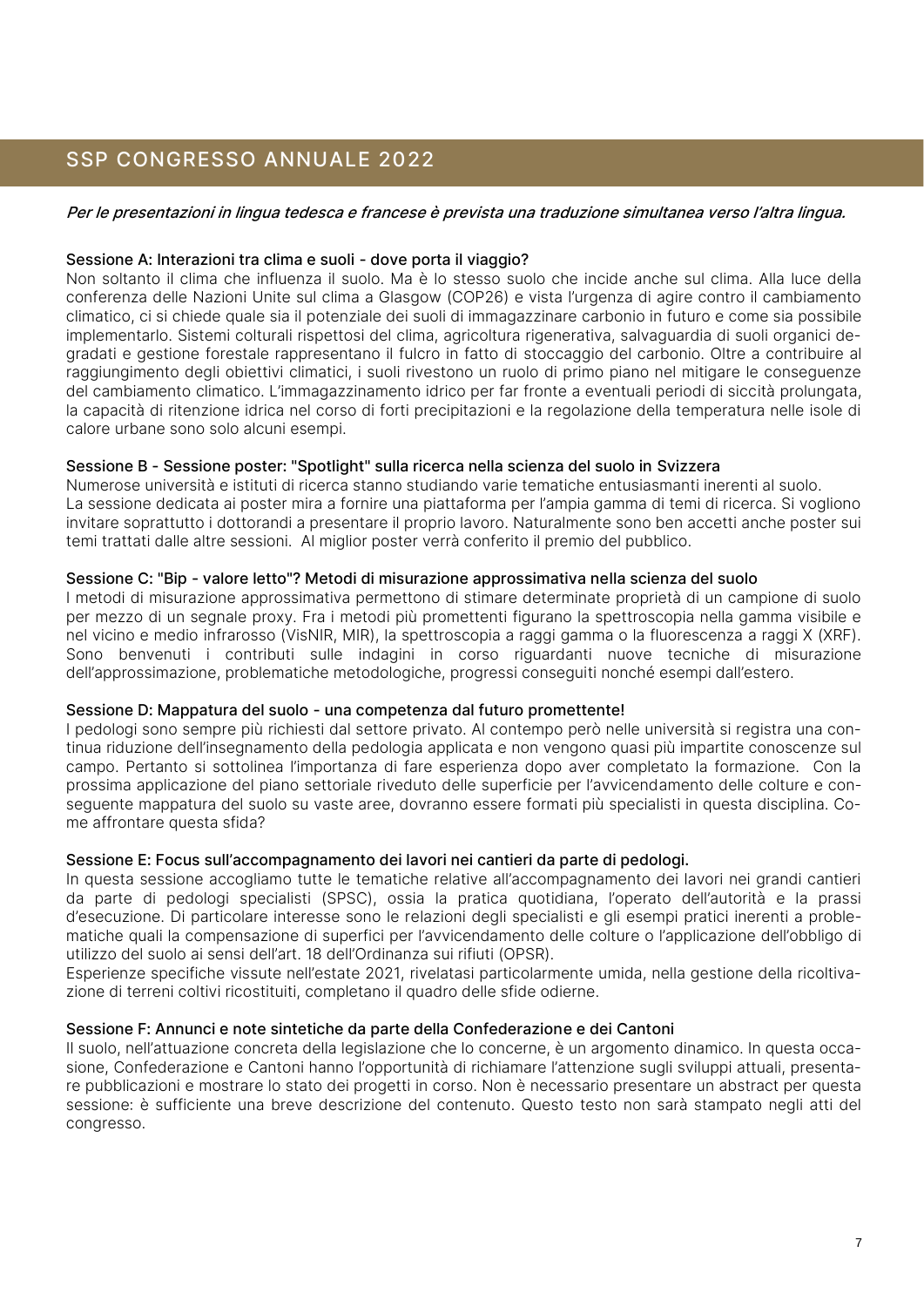### SSSS ANNUAL MEETING 2022

#### Simultaneous translation for German and French to the respective other language are planned.

#### Session A: Climate-soil interaction - where is the journey heading?

Climate not only influences soil, but soil also has an impact on climate. In view of the UN Climate Conference in Glasgow (COP26) and the urgency of climate protection, the question arises as to what potential soils have for carbon storage in the future and how we implement this. Carbon storage through climate-friendly farming systems, regenerative agriculture, conservation of degraded organic soils or forest management are in the focus. In addition to contributing to the achievement of climate goals, soils play a central role in mitigating the consequences of climate change. Water storage in view of longer dry periods, water retention capacity during heavy precipitation or temperature regulation in urban heat islands are just a few examples.

#### Session B - Poster session: "Spotlight" on soil research in Switzerland

Numerous universities and research institutes are currently working on exciting and very diverse topics related to soil. The poster session is intended to provide a platform for the broad spectrum of research topics. In particular, we would like to invite doctoral students to present their work. Posters on the topics of the other sessions are also welcome. The best poster will be awarded the prize of the audience.

#### Session C: "Beep – and read the value"? Proxy measurement methods in soil science

Proxy measurement methods allow to estimate properties of a soil sample by means of a sensor signal. Examples of promising methods are spectroscopy in the visible range and in the near and mid infrared (VisNIR, MIR), gamma ray spectroscopy or X-ray fluorescence (XRF). Contributions on current investigations of new approximation measurement techniques, methodological challenges and progress or examples from abroad are welcome.

#### Session D: Soil mapping – a competence with a future!

Soil scientists are increasingly in demand in the private sector. At the same time, applied soil knowledge is taught less at universities and field soil expertise is hardly taught anymore. In addition, it is important to gain sufficient experience after completing the base training. In view of the implementation of the revised Sectoral Plan for Soil Protection and the soil mapping of large areas, a larger number of field soil experts will have to be trained in the future. How can this challenge be mastered?

#### Session E: Focus on soil conservation on building sites

In this session, all topics on soil conservation on building sites from everyday practice as well as from the authorities and practical law enforcement are welcome. Particularly interesting are expert presentations and practical examples on current challenges such as compensation of land for crop rotation or the implementation of the obligation to utilise soil according to Art. 18 of the Waste Ordinance (ADWO). Specific experiences with the particularly wet summer of 2021 in the management of recultivated soils in the aftercare/follow-up management may complement the current challenges.

#### Session F: Announcements and short information from Confederation and Cantons

Practical soil law enforcement is a dynamic topic. In this session, the Confederation and the Cantons may take the opportunity to point to current developments, present publications, or the status of current projects. It is not necessary to submit an abstract for this session; a brief description of the content will suffice. The text will not be printed in the conference proceedings.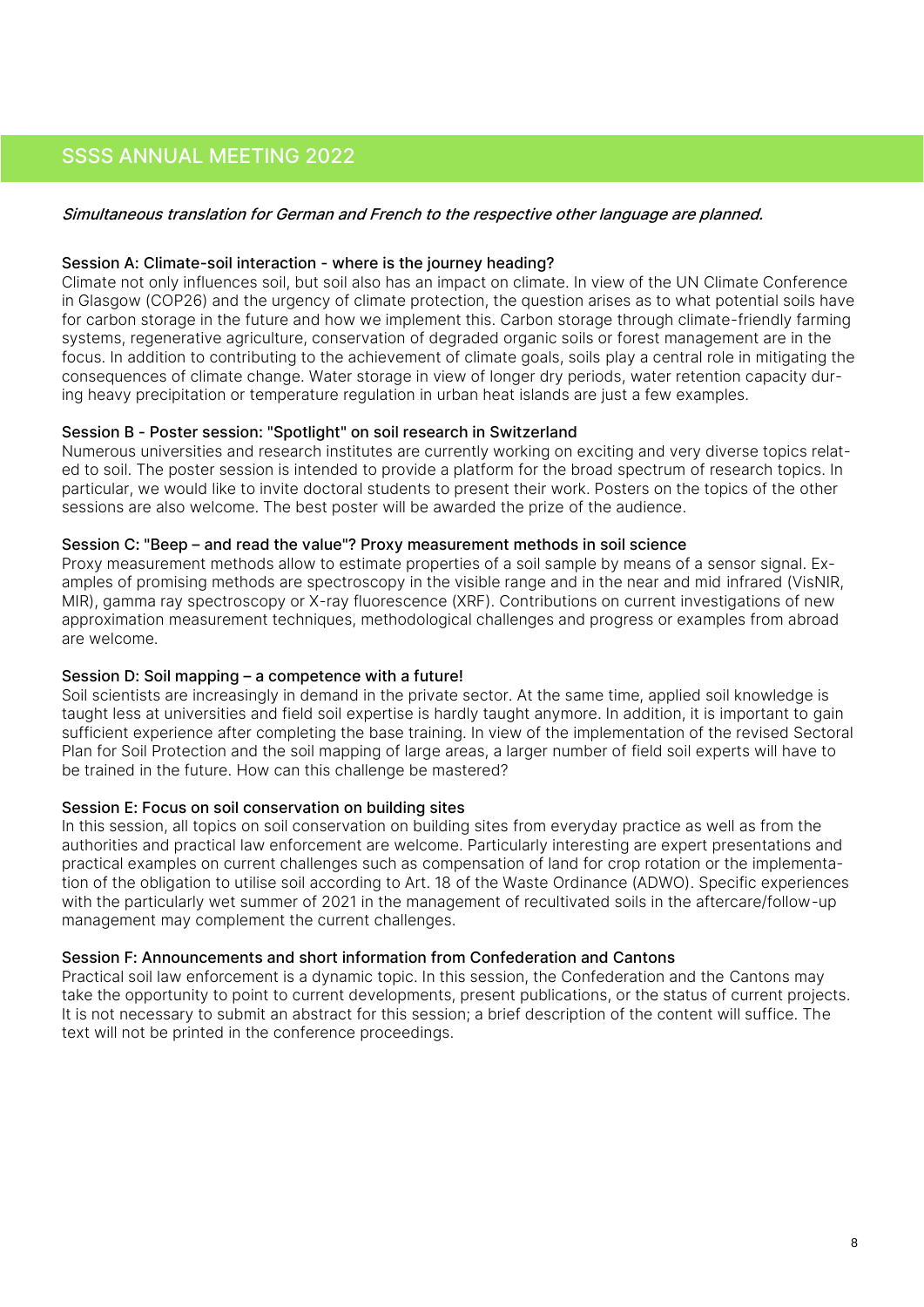### CALL FOR CONTRIBUTIONS

### **POSTER**

Sie können sowohl wissenschaftliche Beiträge als auch Praxisberichte zum Thema einreichen. Die Beiträge können in deutscher, französischer oder englischer Sprache eingereicht werden. Einreichung der Beiträge (Word) an die Geschäftsstelle: [bgs.gs@soil.ch.](mailto:bgs.gs@soil.ch)

Anforderungen Poster: Format A0 **Tale** Abstracts: Umfang maximal 2'500 Zeichen Vorlage Abstracts: <https://www.soil.ch/cms/die-bgs/jahrestagung/>

### PRÉSENTATIONS POSTERS

Il est possible de présenter des contributions scientifiques et des expériences pratiques. La présentation peut se dérouler en allemand, français ou anglais. Inscription (fichier Word) auprès du bureau de gestion : [bgs.gs@soil.ch](mailto:bgs.gs@soil.ch)

Exigences posters : format A0 Résumé : maximum 2'500 signes. Document modèle : <https://www.soil.ch/cms/fr/la-ssp/congres-annuel/>

### PRESENTAZIONI POSTERS

È possibile presentare contributi sia di carattere scientifico, sia orientati alla pratica. Le relazioni possono essere presentate in lingua tedesca, francese o inglese. Registrazione dei contributi presso il segretariato: [bgs.gs@soil.ch](mailto:bgs.gs@soil.ch)

- L. Esigenze formali poster: formato A0 T. Abstracts: l'abstract non deve superare il limite massimo di 2'500 caratteri.
- T. Modello del documento: <https://www.soil.ch/cms/fr/la-ssp/congres-annuel/>

#### **Termine**

10. März 2022: Anmeldeschluss Poster mit Abstract 10. März 2022: Anmeldeschluss Teilnahme

- $\mathbb{R}^n$ Entschädigung: Die Keynote-Speaker der Tagung werden wie folgt entschädigt: Erlass der Tagungsgebühr; Spesenentschädigung (Reise, Unterkunft).
- **Anmeldung Tagungsteilnahme:** Wer zusätzlich zur Präsentation an der ganzen Tagung teilnehmen möchte, muss sich anmelden. Die Einreichung des Abstracts gilt nicht als Anmeldung zur Tagung.

#### Dates :

10 mars 2022 : délai d'annonce pour les posters et les résumés 10 mars 2022 : délai d'inscription au congrès.

- Indemnisation : les conférenciers (keynote speakers) sont indemnisés pour les frais de congrès, le voyage et l'hébergement.
- Inscription au congrès : l'auteur qui présentera l'exposé doit impérativement s'inscrire au congrès. La soumission d'exposés ne fait pas office d'inscription.

#### Scadenze

10 marzo 2022: termine per l'annuncio della poster con abstract

- 10 marzo 2022: termine d'iscrizione al congresso.
- T. Indennità: i relatori principali (keynote speakers) saranno esentati dalla tassa d'iscrizione al congresso ed indennizzati per le spese inerenti viaggio, pranzo e pernottamento.
- $\mathcal{L}_{\mathcal{A}}$ Iscrizione al congresso: è necessario che l'autore che presenta la relazione sia iscritto al congresso. L'inoltro dell'abstract non funge da iscrizione al convegno.

### **POSTERS**

We accept scientific contributions as well as inputs from application and practice. The contributions may be presented in German, French or English.

Please submit your contribution to the office[: bgs.gs@soil.ch.](mailto:bgs.gs@soil.ch)

**I** Requirement poster: format A0

- Abstracts: maximum length 2'500 characters
- Abstract template:

[https://www.soil.ch/cms/en/soil-science-society/annual](https://www.soil.ch/cms/en/soil-science-society/annual-meeting/)[meeting/](https://www.soil.ch/cms/en/soil-science-society/annual-meeting/)

#### **Dates**

10 March 2022: Deadline for submitting abstracts for posters

10 March 2022: Registration deadline for conference participation

- Refund: The conference fee is waived for Keynote speakers, expenses for travel and accommodation are being reimbursed
- Registration: Presenting authors need to register to participate in the full congress. Submission of an abstract is not considered as registration for the congress.